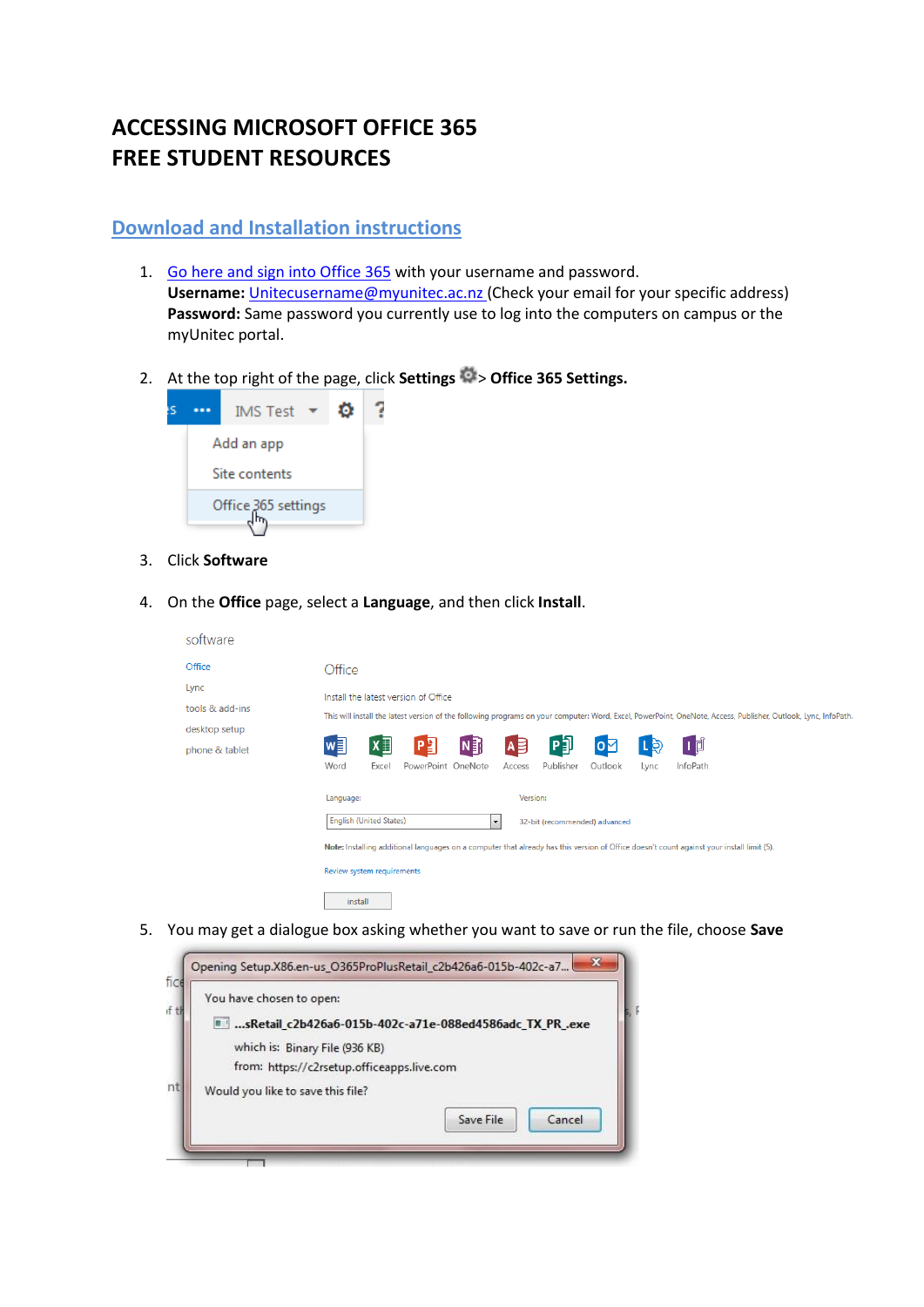6. Once the file has downloaded open it from the downloads box



#### 7. Choose Run

| Do you want to run this file? |                                                                                                                                                                     |
|-------------------------------|---------------------------------------------------------------------------------------------------------------------------------------------------------------------|
|                               | Name: 26a6-015b-402c-a71e-088ed4586adc TX PR .exe                                                                                                                   |
|                               | Publisher: Microsoft Corporation                                                                                                                                    |
|                               | Type: Application                                                                                                                                                   |
|                               | From: C:\Users\Socks\Downloads\Setup.X86.en-us O3                                                                                                                   |
|                               | Cancel<br>Run<br>V Always ask before opening this file                                                                                                              |
|                               |                                                                                                                                                                     |
|                               | While files from the Internet can be useful, this file type can<br>potentially harm your computer. Only run software from publishers<br>you trust. What's the risk? |

8. If you get a security box asking whether you want to allow Microsoft Office Click to Run to make changes to your computer click yes

Depending on your internet speed you may get messages like these, you will just need to wait for the download to complete

| Office                  |                                                                        |
|-------------------------|------------------------------------------------------------------------|
| <b>Microsoft Office</b> |                                                                        |
| while.                  | Sorry, it looks like you're on a slow connection, so this might take a |
| Streaming               |                                                                        |

| Office is installing in the background (26%)                                     |  |
|----------------------------------------------------------------------------------|--|
| Sorry, it looks like you're on a slow connection, so this<br>might take a while. |  |

9. Once you get the screen below click next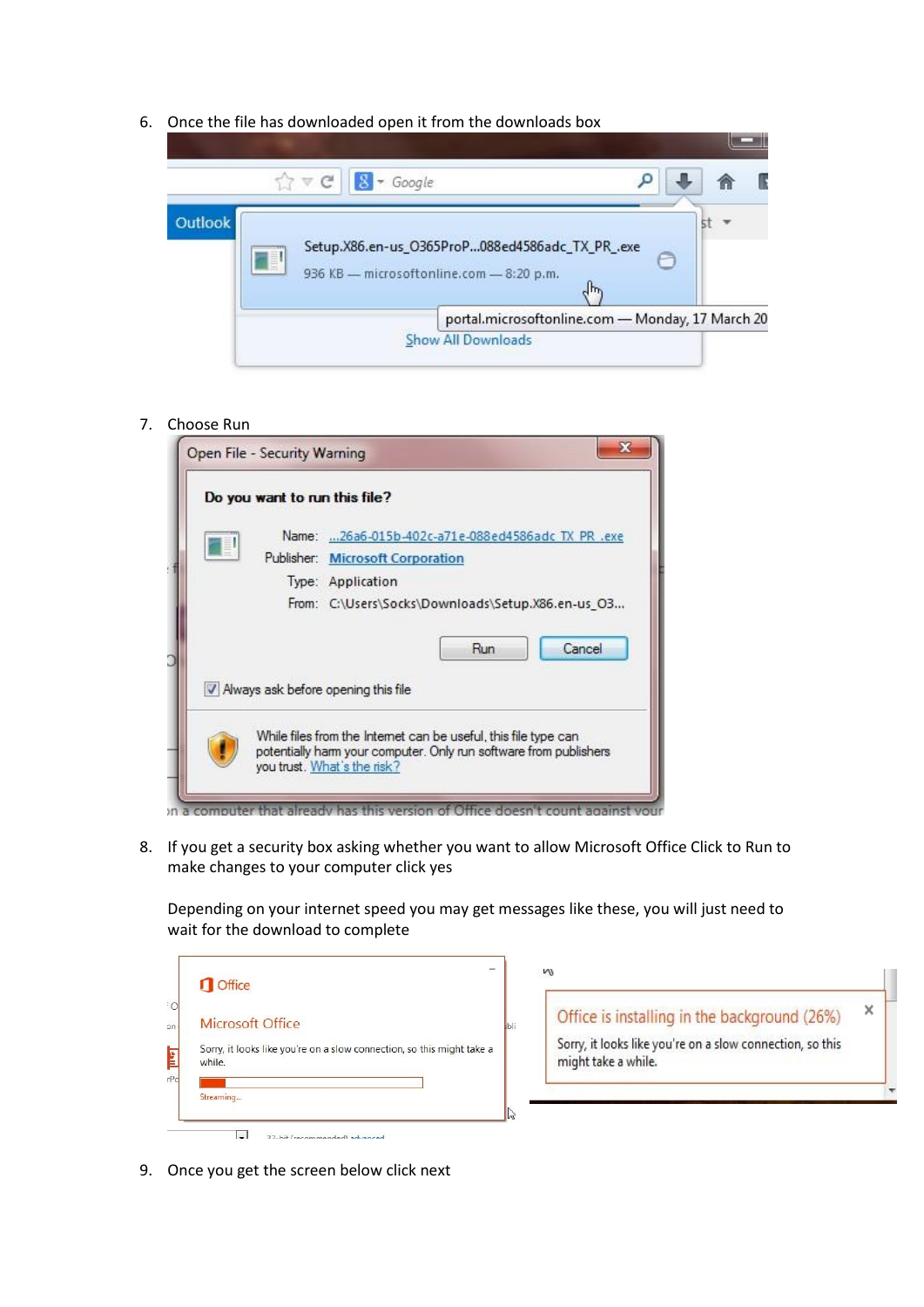

10. Choose whether to use the recommended settings and click Accept if you agree with the License Agreement

| <b>Office</b>                                              |                                                                                                                                                         |
|------------------------------------------------------------|---------------------------------------------------------------------------------------------------------------------------------------------------------|
|                                                            |                                                                                                                                                         |
| First things first.                                        |                                                                                                                                                         |
| · Use recommended settings                                 |                                                                                                                                                         |
| you. We take your privacy seriously.                       | Help us improve Office. The information sent to Microsoft helps us make the best software and services for you and is never used to identify or contact |
| O No thanks                                                |                                                                                                                                                         |
| <b>View Privacy Statement</b>                              |                                                                                                                                                         |
| This product also comes with automatic updates. Learn more |                                                                                                                                                         |
|                                                            |                                                                                                                                                         |
|                                                            |                                                                                                                                                         |
|                                                            |                                                                                                                                                         |
|                                                            |                                                                                                                                                         |
|                                                            | By clicking "Accept" you agree to the Microsoft Office License Agreement. View Agreement<br>Accept                                                      |
|                                                            |                                                                                                                                                         |

11. An introduction video will begin to play, either watch it or click next to skip

| ë<br>$N \nvert\overline{\mathbf{a}}$<br>$\circledcirc$<br>PB<br>$\circ$ $\blacksquare$<br>$\circledast$<br>Office<br>目<br><br>$\odot$<br>ලැ<br>$\overline{\triangleright}$<br>$w \equiv$<br>ଚ<br><b>Fo</b> | $\times$ .<br>$\overline{\phantom{a}}$ |
|------------------------------------------------------------------------------------------------------------------------------------------------------------------------------------------------------------|----------------------------------------|
| $\bullet$ To<br>¥<br>And to you.                                                                                                                                                                           |                                        |
| $($ $\Box$<br>monum                                                                                                                                                                                        | Next                                   |

12. You will now get a login screen to log in and set up your Office settings. You can either click No Thanks and go on to use office or log in and customise the look of your Office and find out what's new.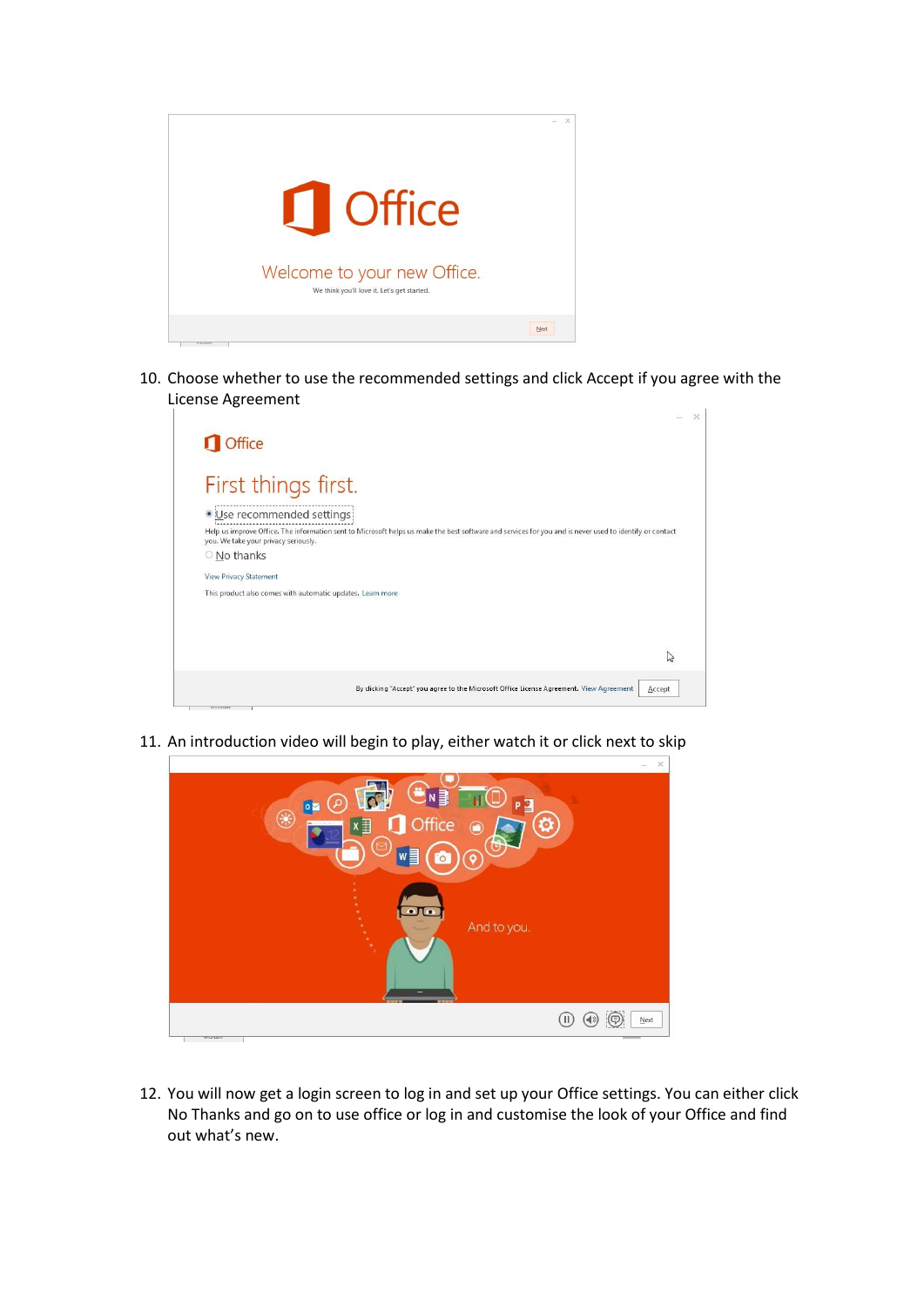

# Sign in and get the most out of Office.

When you sign in, you can save your documents online to access them almost anywhere and share with anyone. Your settings are also online, so you'll always find Office just the way you left it.

Learn more | Privacy Statement



4 Back to video

13. Office is now installed, you can access it as you would any other installed program on your computer

### **Download and Install information**

#### **Why do I need to login?**

You have a specific login which serves as a license to use the software as long as you are an active Unitec student (the unitec login). Your unique username has been sent to you via email, but all take the following format: Unitecusername@myunitec.ac.nz

Your password is the same as the password you use to log into the computers on campus and the myUnitec portal.

You may be required to enter these when you first open any of the Office applications and during the course of your study to verify you are still licensed to use the products.

#### **Should I download the 32 or 64 bit Office?**

By default, Microsoft Office installs the 32-bit version of Office even if your computer is running 64 bit editions of Windows.

**Important** The 32-bit version of Office is the recommended option for most people, because it prevents potential compatibility issues with other 32-bit applications, specifically third-party add-ins that are available only for 32-bit operating systems.

Office provides support for the 32-bit version of Office programs running on 64-bit operating systems. Using the 32-bit version of Office allows people to continue to use existing third-party addins for Office that are 32-bit.

#### **Is it any different if I am on a MAC?**

When you go to the download page the Microsoft site will automatically recognise that you are on a MAC OS and will download and install the correct file.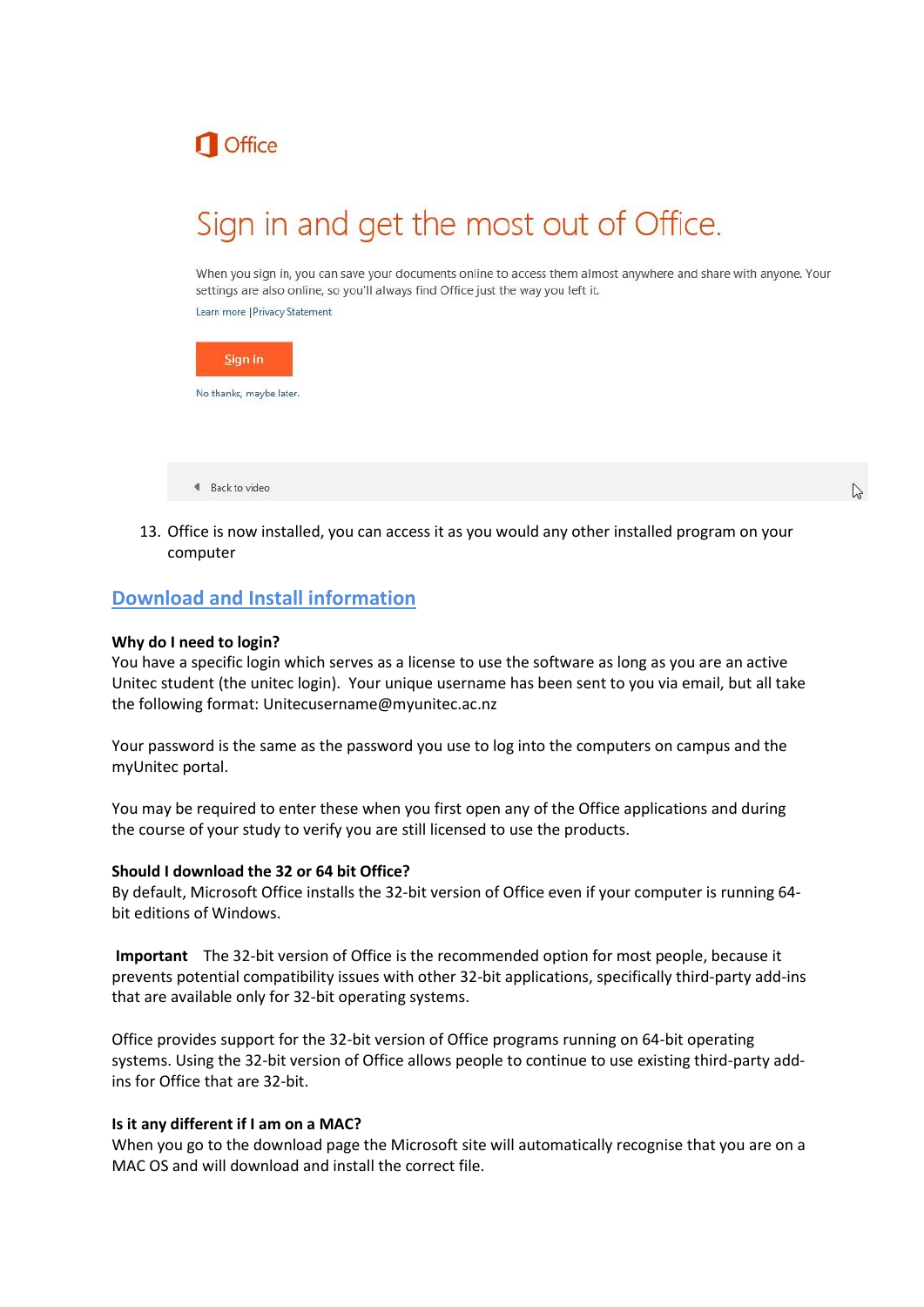#### **What will be installed on my computer?**

Windows users: Access Excel, Lync, OneNote, Outlook, PowerPoint, Publisher and Word

MAC users: Excel, Outlook, Powerpoint and Word. Lync can also be installed separately. MAC users wishing to use Lync need to amend the client settings by going to the Cog wheel icon labelled "Advanced" when they start the client and enter these settings:

| <b>Authentication</b>                                                       |  |
|-----------------------------------------------------------------------------|--|
| Use Kerberos                                                                |  |
| <b>Connection Settings</b>                                                  |  |
| Select the method you want to use to configure your<br>connection settings. |  |
| Automatic configuration                                                     |  |
| (•) Manual configuration                                                    |  |
| Internal Server Name:                                                       |  |
| sipdir.online.lync.com:443                                                  |  |
| <b>External Server Name:</b>                                                |  |
| sipdir.online.lync.com:443                                                  |  |
| $\bullet$ ) TLS<br>TCP<br>Connect using:                                    |  |
|                                                                             |  |
| Cancel<br>OK                                                                |  |

#### **How big is the download?**

The Windows files are approximately 3 GB, the Mac files approximately 1 GB.

#### **Should I download this at home or on campus?**

You can download this on campus, however, for optimal download times we recommend you download it from home.

#### **Where can I get additional install information?**

[Click here for more install information >>](http://office.microsoft.com/en-us/office365-suite-help/install-office-on-your-pc-or-mac-with-office-365-for-business-HA102822111.aspx)

#### **What if I have problems installing Office?**

You'll find [general troubleshooting advice for installing Office 365 here >>](http://support.microsoft.com/kb/2822317)

## **Download and Installation Instructions (continued)**

14. Click here [to access the download area](https://login.microsoftonline.com/) and sign into Office 365 with your username and password.

**Username:** [Unitecusername@myunitec.ac.nz](mailto:Unitecusername@myunitec.ac.nz) (Check your email for your exact username) Password: Same password you use to log into the computers on campus or the myUnitec portal.

15. At the top right of the page, click **Settings** > **Office 365 Settings.**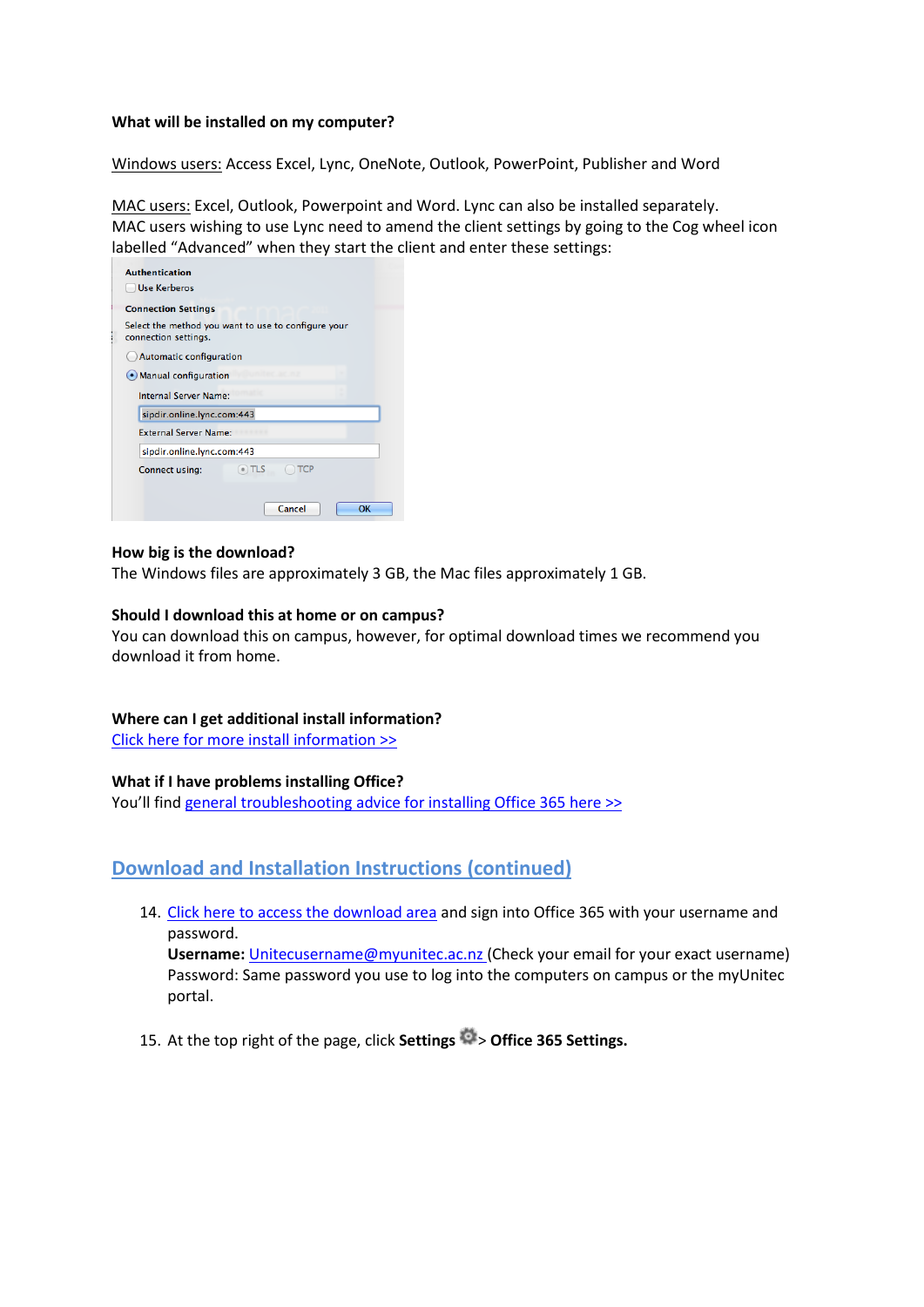

- 16. Click **Software**
- 17. On the **Office** page, select a **Language**, and then click **Install**.

| software                                                             |                                                                                                                                                                                                                                                                                                                                                                                                         |
|----------------------------------------------------------------------|---------------------------------------------------------------------------------------------------------------------------------------------------------------------------------------------------------------------------------------------------------------------------------------------------------------------------------------------------------------------------------------------------------|
| Office<br>Lync<br>tools & add-ins<br>desktop setup<br>phone & tablet | Office<br>Install the latest version of Office<br>This will install the latest version of the following programs on your computer: Word, Excel, PowerPoint, OneNote, Access, Publisher, Outlook, Lync, InfoPath.<br>问<br>$N_{\rm B}$<br>$x \equiv$<br>w∃<br>[∎]<br>唱<br>$A \n\equiv$<br>oМ<br><u>r 6</u>                                                                                                |
|                                                                      | PowerPoint OneNote<br>Word<br>Publisher<br>InfoPath<br>Excel<br>Outlook<br>Lync<br>Access<br>Version:<br>Language:<br><b>English (United States)</b><br>32-bit (recommended) advanced<br>$\overline{\phantom{a}}$<br>Note: Installing additional languages on a computer that already has this version of Office doesn't count against your install limit (5).<br>Review system requirements<br>install |

18. You may get a dialogue box asking whether you want to save or run the file, choose **Save**



19. Once the file has downloaded open it from the downloads box

|         |          |  | $\uparrow$ $\vee$ $\uparrow$ $\qquad$ $\qquad$ $\qquad$ $\qquad$ $\qquad$ $\qquad$ $\qquad$ $\qquad$ $\qquad$ $\qquad$ $\qquad$ $\qquad$ $\qquad$ $\qquad$ $\qquad$ $\qquad$ $\qquad$ $\qquad$ $\qquad$ $\qquad$ $\qquad$ $\qquad$ $\qquad$ $\qquad$ $\qquad$ $\qquad$ $\qquad$ $\qquad$ $\qquad$ $\qquad$ $\qquad$ $\qquad$ $\qquad$ $\qquad$ |                                                                                             |                                                  |     |   |  |
|---------|----------|--|------------------------------------------------------------------------------------------------------------------------------------------------------------------------------------------------------------------------------------------------------------------------------------------------------------------------------------------------|---------------------------------------------------------------------------------------------|--------------------------------------------------|-----|---|--|
| Outlook | <b>A</b> |  |                                                                                                                                                                                                                                                                                                                                                | Setup.X86.en-us_O365ProP088ed4586adc_TX_PR_.exe<br>936 KB - microsoftonline.com - 8:20 p.m. |                                                  | վեր | ℮ |  |
|         |          |  |                                                                                                                                                                                                                                                                                                                                                |                                                                                             | portal.microsoftonline.com - Monday, 17 March 20 |     |   |  |
|         |          |  |                                                                                                                                                                                                                                                                                                                                                | Show All Downloads                                                                          |                                                  |     |   |  |

**Contract Contract**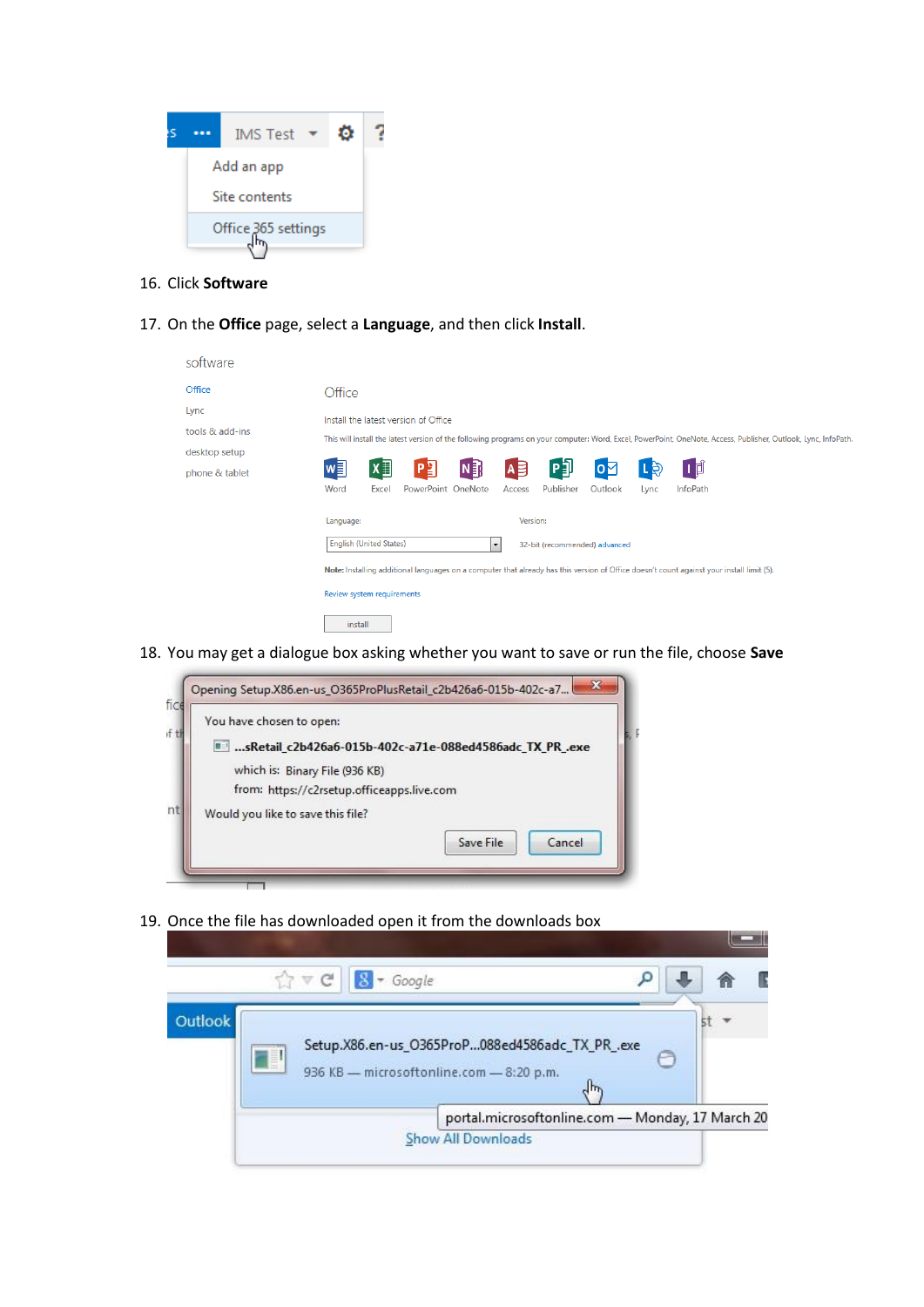#### 20. Choose Run

|   | Do you want to run this file? |                                                                                                                                                                     |
|---|-------------------------------|---------------------------------------------------------------------------------------------------------------------------------------------------------------------|
|   |                               | Name: 26a6-015b-402c-a71e-088ed4586adc TX PR .exe                                                                                                                   |
| E |                               | Publisher: Microsoft Corporation                                                                                                                                    |
|   |                               | Type: Application                                                                                                                                                   |
|   |                               | From: C:\Users\Socks\Downloads\Setup.X86.en-us_O3                                                                                                                   |
|   |                               | Cancel<br>Run                                                                                                                                                       |
|   |                               | V Always ask before opening this file                                                                                                                               |
|   |                               | While files from the Internet can be useful, this file type can<br>potentially harm your computer. Only run software from publishers<br>you trust. What's the risk? |

In a computer that already has this version of Office doesn't count against your

21. If you get a security box asking whether you want to allow Microsoft Office Click to Run to make changes to your computer click yes

Depending on your internet speed you may get messages like these, you will just need to wait for the download to complete

| <b>Office</b>                                                                                        | M                                                                                                                                |   |
|------------------------------------------------------------------------------------------------------|----------------------------------------------------------------------------------------------------------------------------------|---|
| Microsoft Office<br>Sorry, it looks like you're on a slow connection, so this might take a<br>while. | Office is installing in the background (26%)<br>Sorry, it looks like you're on a slow connection, so this<br>might take a while. | x |
| Streaming                                                                                            |                                                                                                                                  |   |

22. Once you get the screen below click next

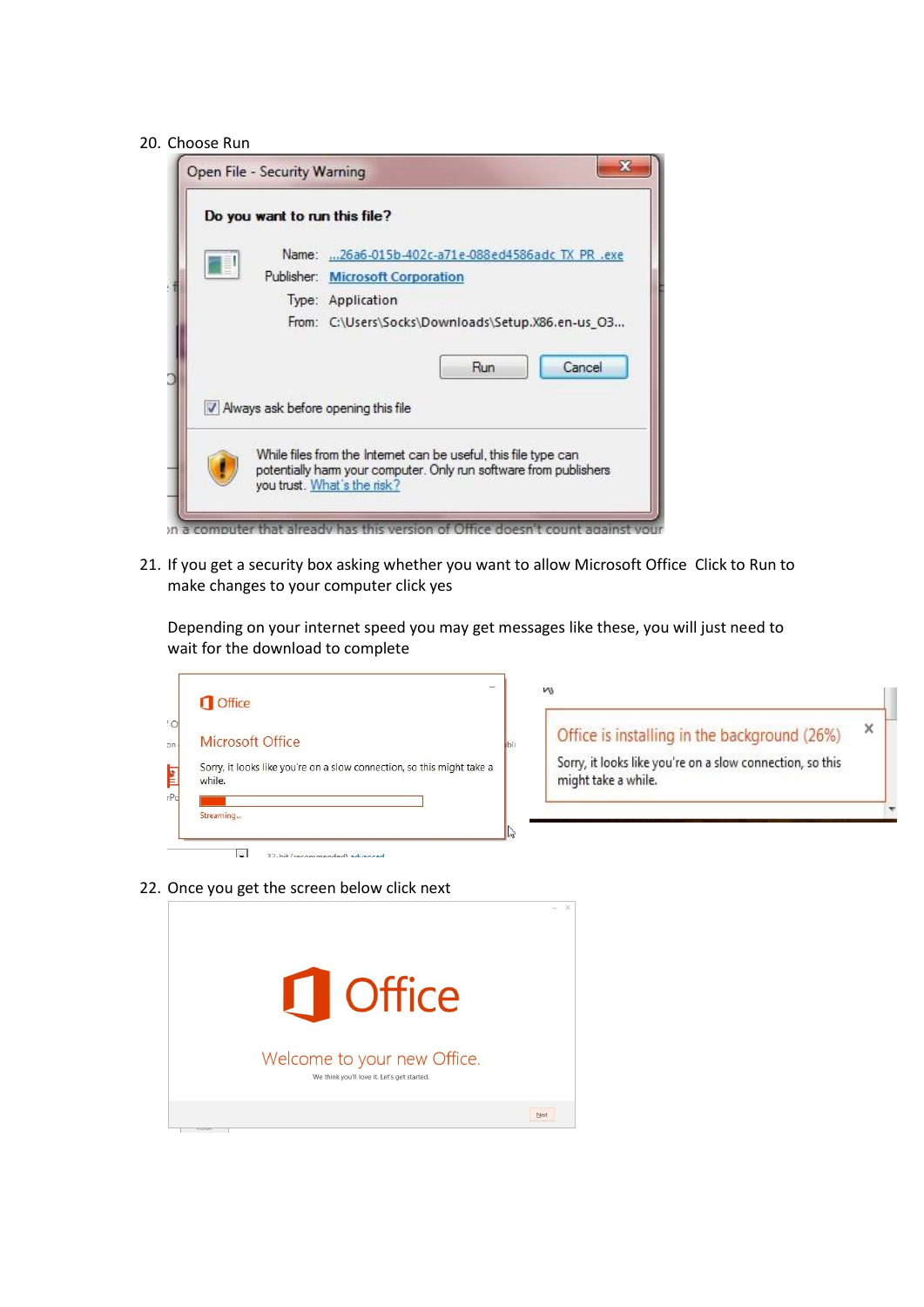23. Choose whether to use the recommended settings and click Accept if you agree with the License Agreement



24. An introduction video will begin to play, either watch it or click next to skip



25. You will now get a login screen to log in and set up your Office settings. You can either click No Thanks and go on to use office or log in and customise the look of your Office and find out what's new.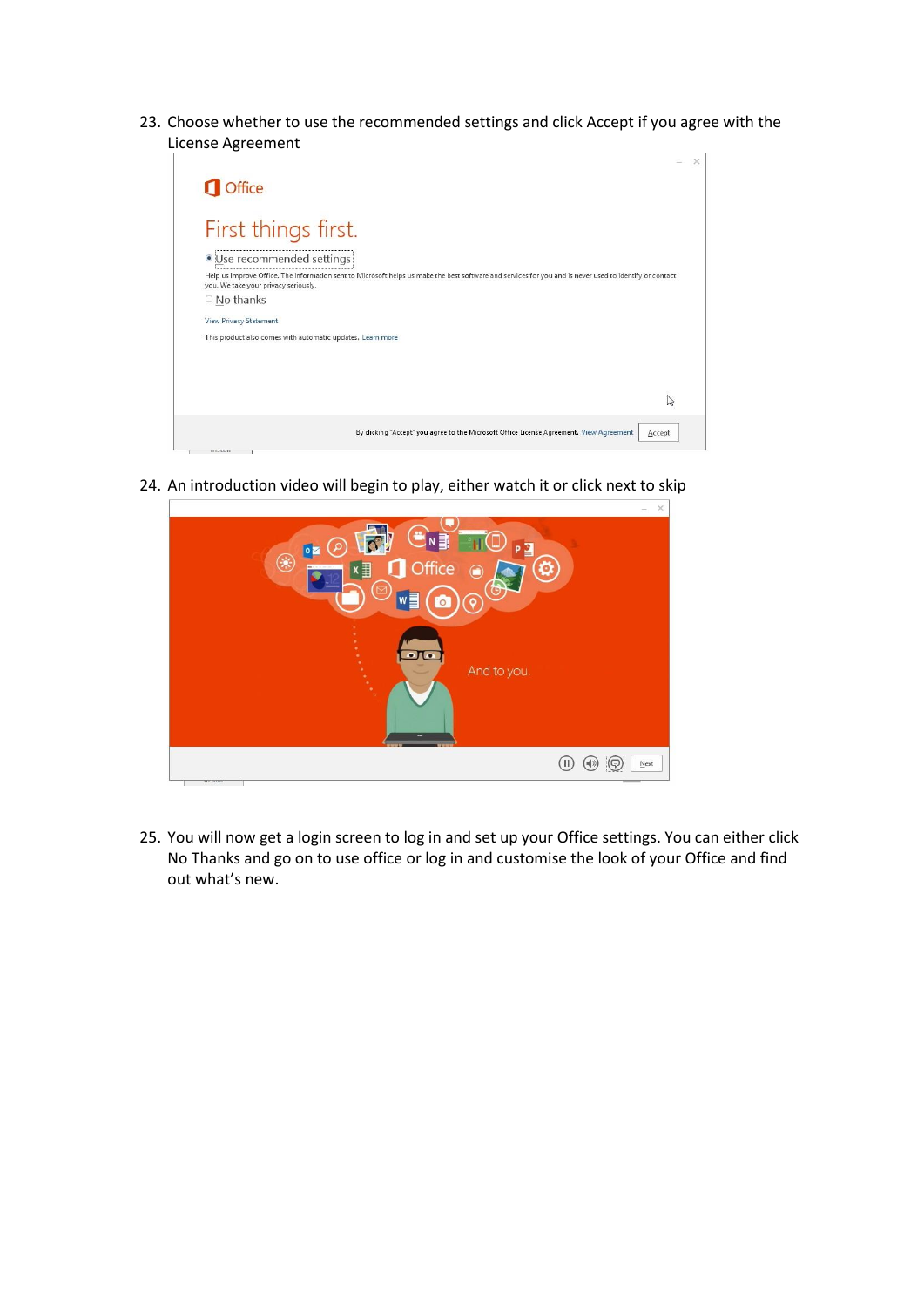

# Sign in and get the most out of Office.

When you sign in, you can save your documents online to access them almost anywhere and share with anyone. Your settings are also online, so you'll always find Office just the way you left it.

Learn more | Privacy Statement



26. Office is now installed, you can access it as you would any other installed program on your computer

# **Mobile Device Applications**

4 Back to video

#### **Using OneDrive on your Mobile Device:**

BEFORE you download and attempt to use OneDrive on your mobile device you need to login to Office 365 via a web browser and click on the OneDrive link in the top right hand corner of the page. You need to wait for it to finish initialising/set up the OneDrive. Once you have completed this step you can install on your mobile device.

#### **Using OneNote on your Mobile Device:**

To sign into the OneNote app you download onto your mobile device you need to use a Microsoft account (e.g. Live, Xbox, outlook.com etc). Once you have logged in with a Microsoft account you can add your Office 365 account by going to Settings > Accounts > Add a service/Office 365 account. You will need to enter your Office 365 credentials (Username: [Unitecusername@myunitec.ac.nz,](mailto:Unitecusername@myunitec.ac.nz) Password: Unitec network password) and sign in.

## **Important Account information:**

 **DO NOT** change your password from within the Office 365 site - his will not sync with your Unitec network account and may cause problems. If you wish to change the password you need to change it by changing your Unitec network password while logged into the PCs on campus or via the myUnitec portal.

#### **How long can I use Office 365?**

The period for which the licensing will be active will be the day after you are enrolled up to 90 days prior to class start date. For most students the licensing will become inactive 190 days after class end date (if there are no other active enrolments).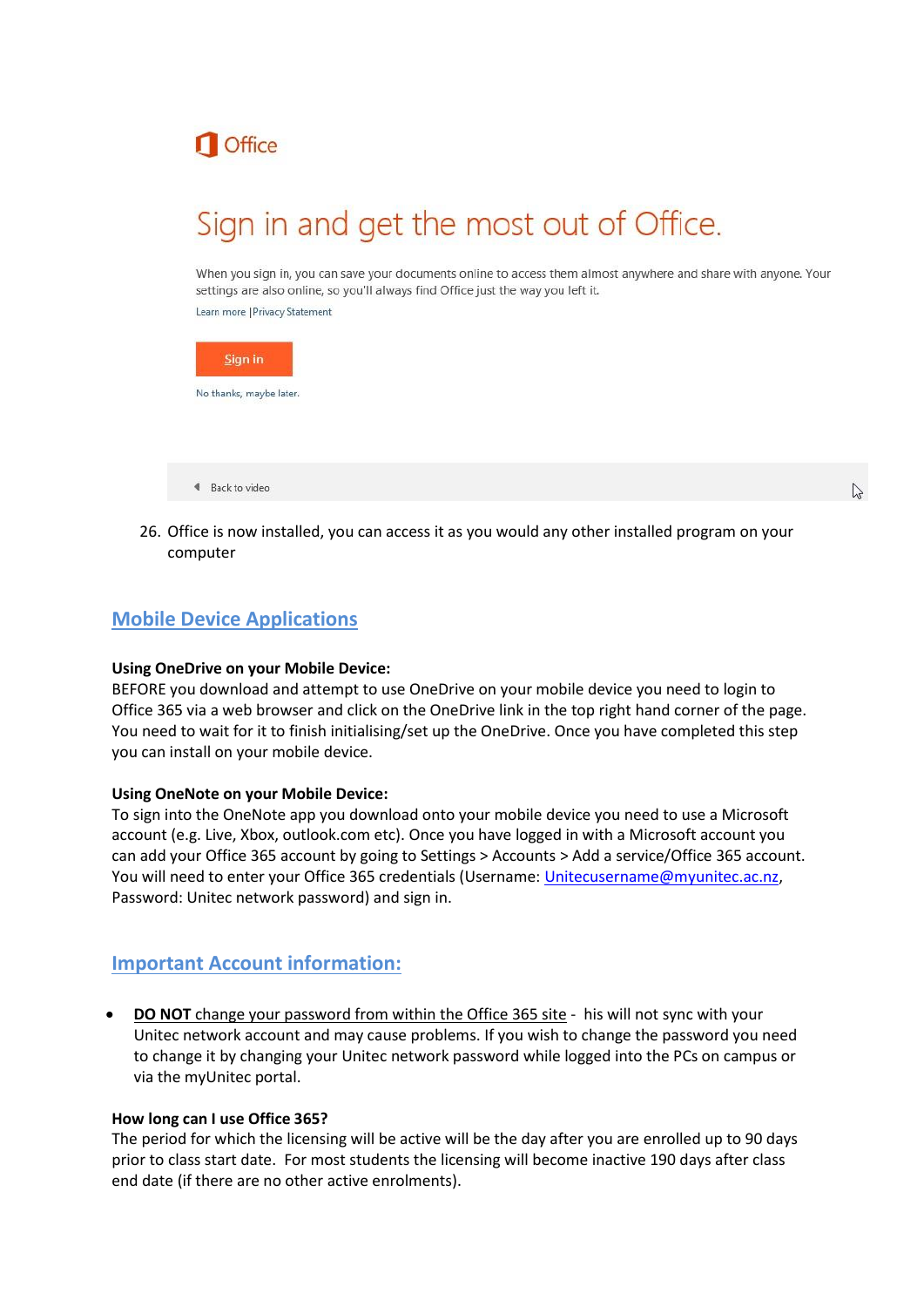For thesis students there is often a requirement to complete work after the end of class and so the licensing will become inactive 220 days after class end date (if there are no other active enrolments).

#### **What should I do if I have finished studying and my license is due to expire?**

Microsoft will give you the option to continue with your subscription by paying a subscription fee. If you do not wish to pay a subscription fee your account will become inactive and you will not be able to access it.

If you wish to keep any data you have saved you will need to copy it out of the account before it expires.

# **FAQs for students using Office 365**

#### **Why Office 365?**

Office 365 provides students with cloud based productivity tools that help them to communicate and collaborate more efficiently, access assignments in shared workspaces, have their notes synchronized in OneNote and the ability to use familiar applications such as Word, PowerPoint and Excel anywhere, anytime and across virtually any device. With 110 million users worldwide, Office 365 Education is helping students to get the most out of their education while gaining valuable skills that will help them enter the future workforce.

Students can now download and run Office on up to five machines (either PC or Mac) and be able to run Office Mobile for Android or Office Mobile for iPhone on their mobile device. All versions are available for offline use also.

#### **What are the benefits for students?**

- **Keep people connected**. Connect even more easily with a unified contact card that brings together SharePoint, Facebook, and LinkedIn updates and lets you start an IM, call, or video chat with just a click.
- **Online Document Storage**. Provide online storage to everyone at your institution with SkyDrive Pro. Store documents in the cloud and share with others—even outside your organization.
- **Hold multi-party meetings**. Work together anywhere with conferencing that includes advanced sharing, note taking, and annotations.
- **Help protect your data**. Get peace of mind with a 99.9% uptime SLA, continuous data backups, robust disaster recovery capabilities, globally redundant data centres, and no scanning of email or files for advertising.

#### **Why is Microsoft introducing these changes?**

Microsoft is committed to the success of each educator and student. Making it easy for every student to use the latest and best version of Office helps enable the next generation of technology and business leaders to reach their full potential through the world's leading productivity tools. To make it even easier for students to obtain the latest Office, Microsoft is announcing Student Advantage.

Microsoft believes this offer will help institutions improve the learning outcomes for their students by providing Microsoft's best productivity solution at no additional licensing cost.

#### **How do I download and install it?**

Go back to the start of this guide for all the info you need to get started on the download and install process.